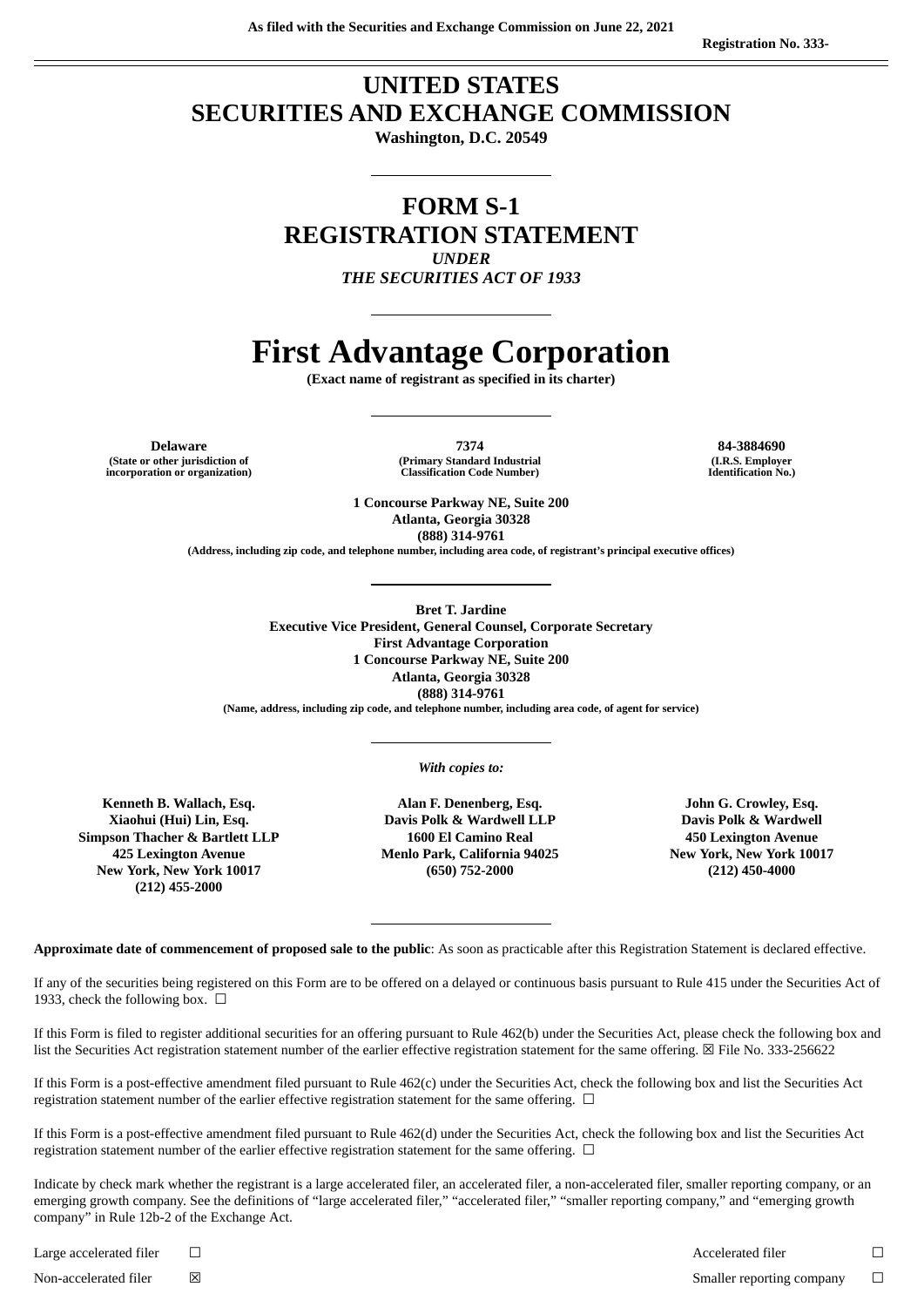If an emerging growth company, indicate by check mark if the registrant has elected not to use the extended transition period for complying with any new or revised financial accounting standards provided pursuant to Section 7(a)(2)(B) of the Securities Act.  $\Box$ 

#### **CALCULATION OF REGISTRATION FEE**

|                                                    |               | <b>Proposed Maximum</b>   | <b>Proposed Maximum</b>   |                            |
|----------------------------------------------------|---------------|---------------------------|---------------------------|----------------------------|
|                                                    | Amount to be  | <b>Offering Price per</b> | <b>Aggregate Offering</b> | Amount of                  |
| Title of Each Class of Securities to be Registered | Registered(1) | Share <sup>(2)</sup>      | Price(1)(2)               | <b>Registration Fee(2)</b> |
| Common Stock, \$0.001 par value per share          | 4.887.500     | \$15.00                   | \$73,312,500              | \$7,998.40                 |

(1) Represents only the additional number of shares of the registrant's common stock being registered, and includes additional shares of common stock that the underwriters have the option to purchase. Does not include the securities that the registrant previously registered on the Registration Statement on Form S-1, as amended (File No. 333-256622).

(2) Calculated pursuant to Rule 457(a) under the Securities Act of 1933, as amended, or the Securities Act, for the purpose of determining the registration fee. In accordance with Rule 462(b) under the Securities Act of 1933, as amended, an additional amount of securities having a proposed maximum aggregate offering price of no more than 20% of the maximum aggregate offering price of the securities eligible to be sold under the related Registration Statement on Form S-1 (File No. 333-256622), which was declared effective by the Securities and Exchange Commission on June 22, 2021.

This Registration Statement shall become effective upon filing with the Securities and Exchange Commission in accordance with Rule 462(b) **under the Securities Act of 1933, as amended.**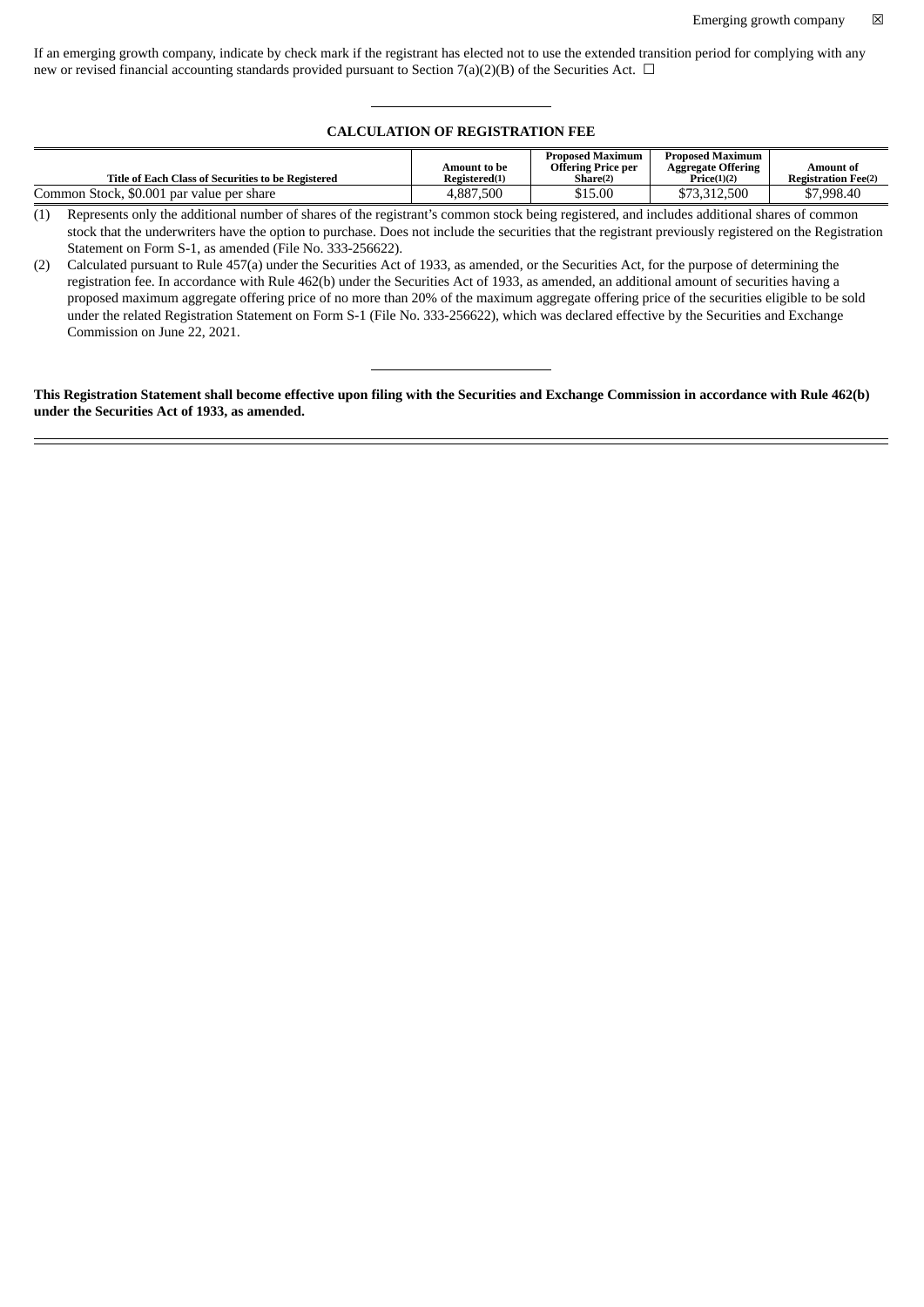#### **EXPLANATORY NOTE**

This Registration Statement is being filed with the Securities and Exchange Commission (the "Commission") pursuant to Rule 462(b) under the Securities Act of 1933, as amended, by First Advantage Corporation (the "Registrant"). This Registration Statement incorporates by reference the contents of, including all exhibits to, the Registrant's Registration Statement on Form S-1 (File No. 333-256622), as amended, which was declared effective by the Commission on June 22, 2021.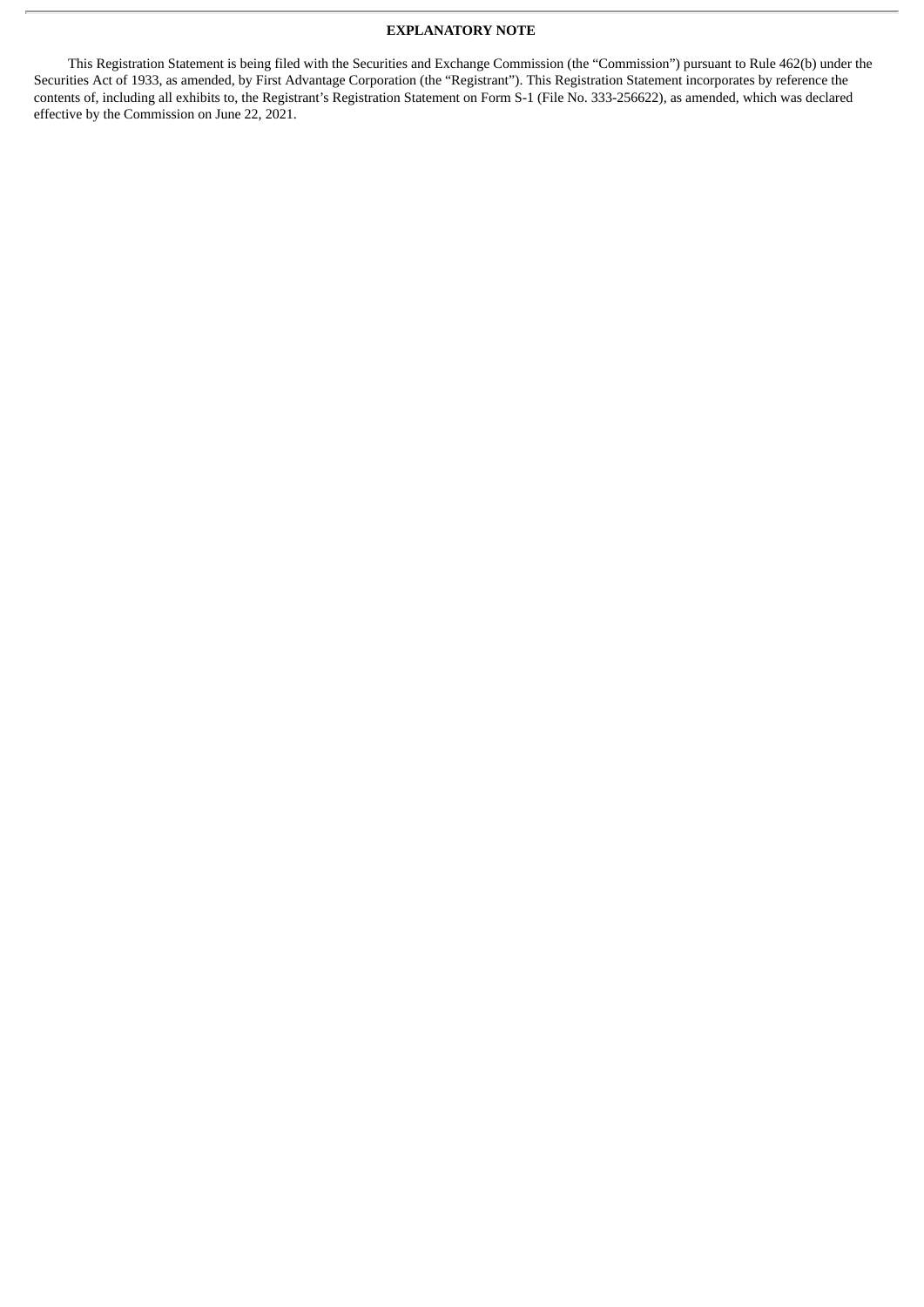#### **EXHIBITS INDEX**

| Exhibit<br><b>Number</b> | <b>Description</b>                                                                                                                                                                               |  |  |  |
|--------------------------|--------------------------------------------------------------------------------------------------------------------------------------------------------------------------------------------------|--|--|--|
| 5.1                      | Opinion of Simpson Thacher & Bartlett LLP (incorporated by reference to Exhibit 5.1 to the Registration Statement on Form S-1 (File<br>No. 333-256622) filed by the Registrant on June 14, 2021) |  |  |  |
| $\sim$ $\sim$            | $\sigma$ . $\sigma$ , $\sigma$ , $\sigma$ , $\sigma$                                                                                                                                             |  |  |  |

23.1 [Consent](#page-5-0) of Deloitte & Touche LLP

23.2 Consent of Simpson Thacher & Bartlett LLP [\(included](http://www.sec.gov/Archives/edgar/data/1210677/000119312521189386/d147929dex51.htm) as part of Exhibit 5.1).

24.1 Power of Attorney (included on the signature page to the Registration Statement on Form S-1 filed by the Registrant on May 28, 2021 (File No. [333-256622\)](http://www.sec.gov/Archives/edgar/data/1210677/000119312521177004/d147929ds1.htm#ii147929_500) and incorporated herein by reference)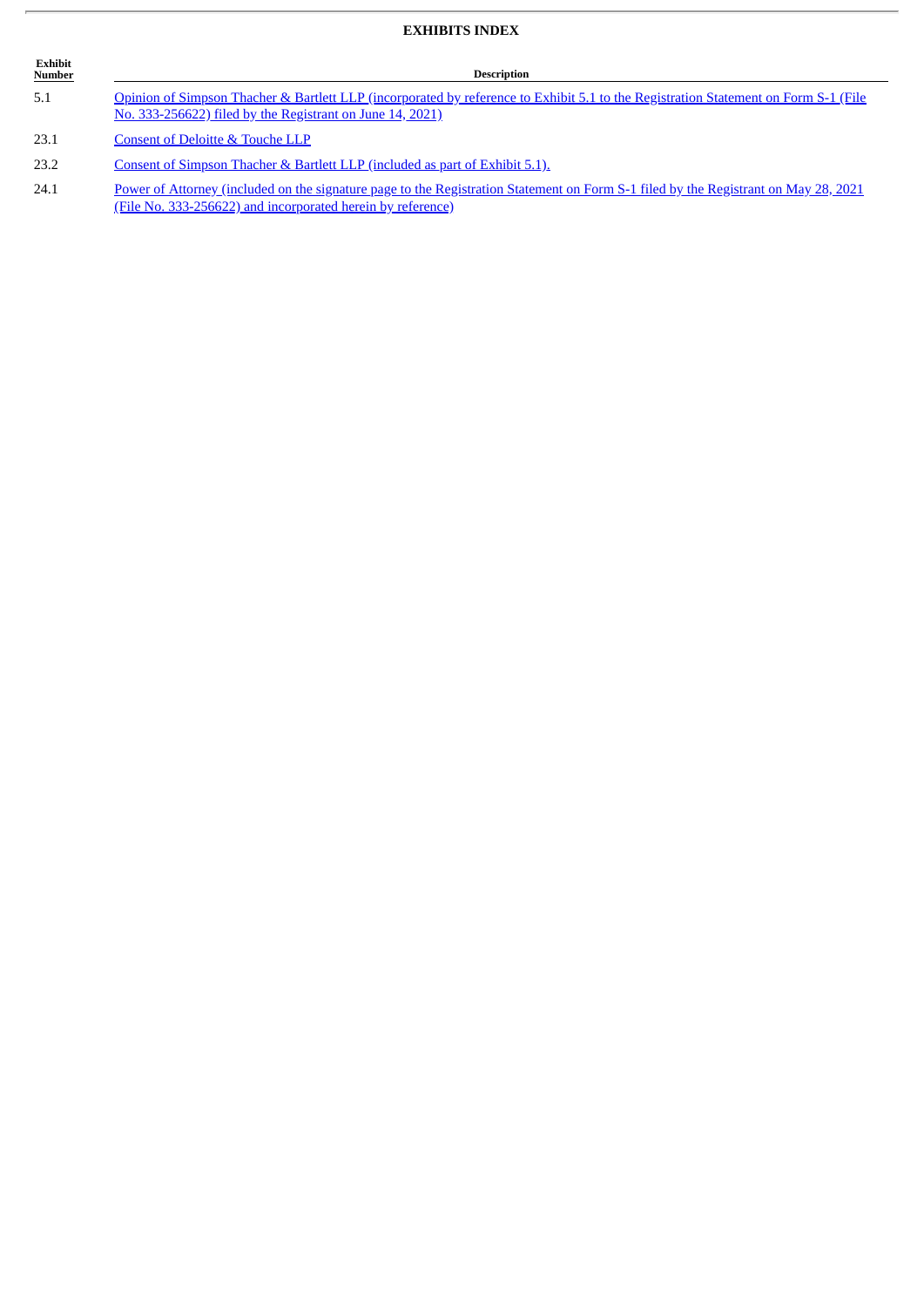#### **SIGNATURES**

Pursuant to the requirements of the Securities Act of 1933, as amended, the registrant has duly caused this registration statement to be signed on its behalf by the undersigned, thereunto duly authorized, in the City of Atlanta, Georgia, on June 22, 2021.

#### **FIRST ADVANTAGE CORPORATION**

By: /s/ Scott Staples Name: Scott Staples Title: Chief Executive Officer & Director

Pursuant to the requirements of the Securities Act of 1933, as amended, this registration statement has been signed below by the following persons in the capacities indicated on June 22, 2021.

| Signature                                                                               | <b>Title</b><br>Chief Executive Officer & Director<br>(principal executive officer)                                  |  |  |
|-----------------------------------------------------------------------------------------|----------------------------------------------------------------------------------------------------------------------|--|--|
| /s/ Scott Staples<br><b>SCOTT STAPLES</b>                                               |                                                                                                                      |  |  |
| /s/ David L. Gamsey<br>DAVID L. GAMSEY                                                  | Executive Vice President & Chief Financial Officer<br>(principal financial officer and principal accounting officer) |  |  |
| $\ast$<br><b>JOSEPH OSNOSS</b>                                                          | Director                                                                                                             |  |  |
| $\ast$<br><b>JOHN RUDELLA</b>                                                           | Director                                                                                                             |  |  |
| $\ast$<br><b>BIANCA STOICA</b>                                                          | Director                                                                                                             |  |  |
| $\mathbf{u}$ , $\mathbf{v}$ , $\mathbf{v}$ , $\mathbf{v}$ , $\mathbf{v}$ , $\mathbf{v}$ |                                                                                                                      |  |  |

\*By: /s/ Bret T. Jardine Name: Bret T. Jardine Title: Attorney-in-Fact